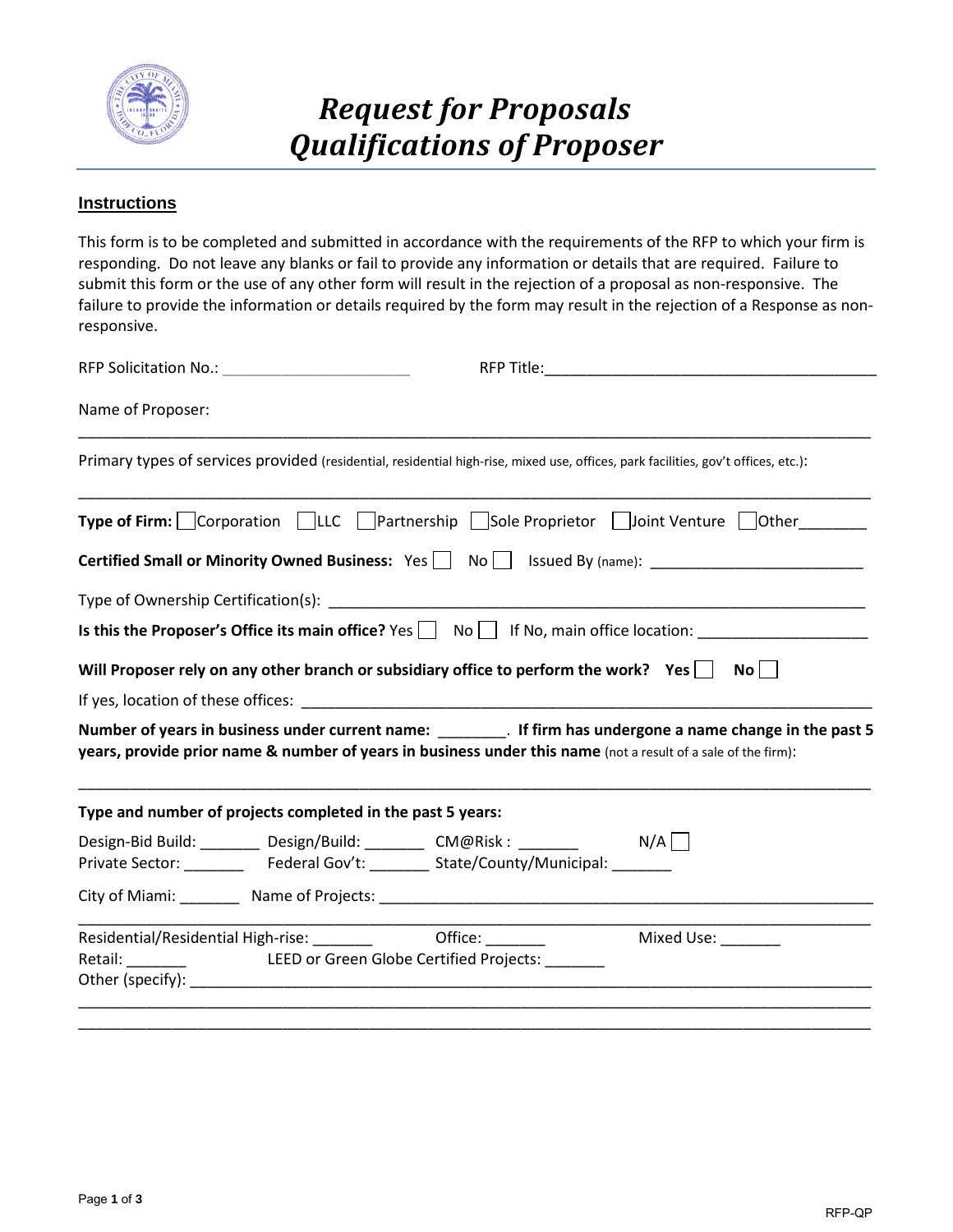## **Request for Qualifications Qualifications of Proposer Form RFP-QP**

| <b>Number of Employees:</b> | Licensed Architects:         | Licensed Engineers |
|-----------------------------|------------------------------|--------------------|
| LEED-AP Professionals       | Licensed General Contractors | Licensed Surveyors |
| CTQP Licensed Inspectors    | Other(list)                  |                    |

**List, explain and provide the status of all claims, lawsuits, and judgments pending or settled within the last 5 years:** (add additional pages if necessary)

**Brief History of the Firm:**

In the remaining space on this page provide a brief history of the Proposer's Firm: